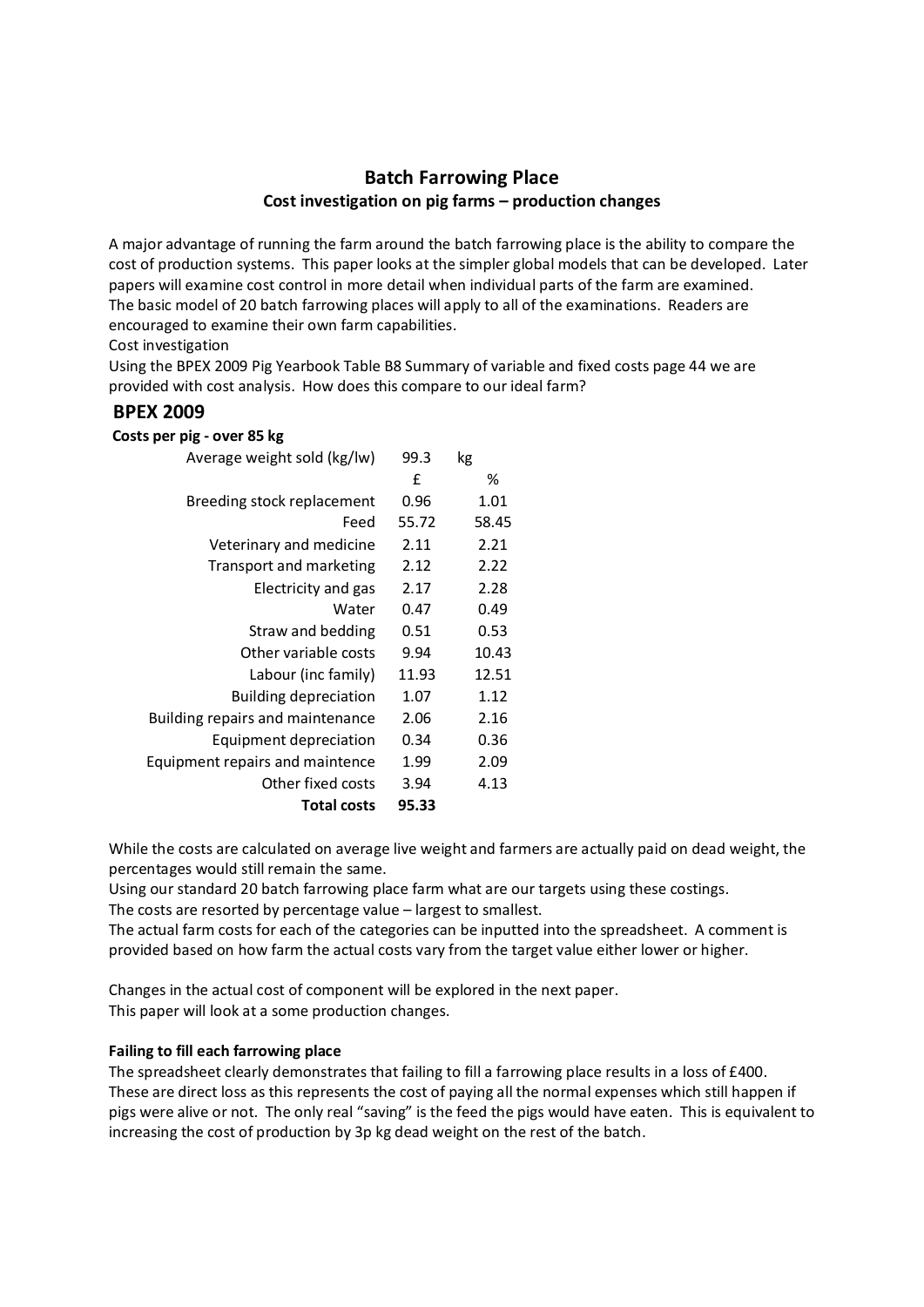#### **Batch Farrowing Place - cost of changes in production**

| The yellow boxes can be customised. The other boxes are calculated within the spreadsheet |                |                 | default                                 |       | % actual variance         |                  |                |                              |
|-------------------------------------------------------------------------------------------|----------------|-----------------|-----------------------------------------|-------|---------------------------|------------------|----------------|------------------------------|
| Cost analysis source: BPEX 2009                                                           |                |                 |                                         |       |                           | Comment Variance | $\overline{2}$ | $\mathbb{R}$                 |
| Batch                                                                                     | $\mathbf{1}$   | week            | Annual Costs per pig - over 85 kg       |       |                           | Our example farm |                |                              |
| Numbers bred                                                                              | 24             | Females         | Average weight sold (kg/lw)             | 99.3  | kg                        | 100              | kg             |                              |
| Farrowing rate                                                                            | 84             | %               |                                         |       | %                         | <b>Target</b>    | Actual         | Comment relative to industry |
| <b>Farrowing places</b>                                                                   | 20             | sows            | Feed                                    | 55.72 | 58.45                     | 554394           | 554394 OK      |                              |
| Weaned per farrowing place                                                                | 10             | piglets         | Labour (inc family)                     | 11.93 | 12.51                     | 118699           | 118699 OK      |                              |
| Weaning age                                                                               | $\overline{4}$ | weeks           | Other variable costs                    | 9.94  | 10.43                     | 98899            | 98899 OK       |                              |
| Post-weaning finishing rate                                                               | 95             | %               | Other fixed costs                       | 3.94  | 4.13                      | 39202            | 39202 OK       |                              |
| Pigs sold per year                                                                        | 9880           | pigs            | Electricity and gas                     | 2.17  | 2.28                      | 21591            | 21591 OK       |                              |
| Live weight                                                                               | 100            | kg <sub>1</sub> | Transport and marketing                 | 2.12  | 2.22                      | 21093            | 21093 OK       |                              |
| P <sub>2</sub>                                                                            | 11             | mm              | Veterinary and medicine                 | 2.11  | 2.21                      | 20994            | 20994 OK       |                              |
| Killing out %                                                                             | 78             | %               | Building repairs and maintenance        | 2.06  | 2.16                      | 20496            | 20496 OK       |                              |
| Dead weight                                                                               | 78             | kg              | Equipment repairs and maintence         | 1.99  | 2.09                      | 19800            | 19800 OK       |                              |
| Dead weight                                                                               | 765996         | kg per year     | Building depreciation                   | 1.07  | 1.12                      | 10646            | 10646 OK       |                              |
| Cost per kg deadweight                                                                    | 1.24           |                 | Breeding stock replacement              | 0.96  | 1.01                      | 9552             | 9552 OK        |                              |
| Total costs                                                                               | 948500         |                 | Straw and bedding                       | 0.51  | 0.53                      | 5074             | <b>5074 OK</b> |                              |
| Income per kg deadweight                                                                  | 1.30           | £               | Water                                   | 0.47  | 0.49                      | 4676             | 4676 OK        |                              |
| Total income                                                                              | 995795         | £<br>per year   | Equipment depreciation                  | 0.34  | 0.36                      | 3383             | 3383 OK        |                              |
| Profit                                                                                    | 47295          | per year        | <b>Total costs</b>                      | 95.33 |                           | 948500           | 948500 OK      |                              |
|                                                                                           |                |                 |                                         |       | Cost per kg dead weight   | 1.24             | 1.24 OK        |                              |
|                                                                                           |                |                 | Non feed costs total per kg dead weight |       |                           | 0.51             | 0.51 OK        |                              |
|                                                                                           |                |                 |                                         |       | Income per kg dead weight | 1.30             | $1.30$ OK      |                              |
|                                                                                           |                |                 |                                         |       | Profit per kg dead weight | 0.06             | $0.06$ OK      |                              |
|                                                                                           |                |                 |                                         |       | Profit per year           | 47295            | 47295 OK       |                              |

**Impact of production change**<br>This assumes that the cost of production per kg will stay the same for the new output<br>But to produce the extra or less production takes the same labour, equipment, medicine bills etc. as befor

While this is not strictly correct, it provides a framework for analysis

New cost of production= Cost of production + (New fixed cost - Previous Fixed cost) New dead weight kg

| Missing a farrowing place |                    |                         |
|---------------------------|--------------------|-------------------------|
|                           | Rate of change   1 | <b>b</b> lace           |
|                           |                    | kg dead weight per bato |

| ce |                          |        |       |       |       |    |
|----|--------------------------|--------|-------|-------|-------|----|
|    | Rate of change<br>place  | 17     | 18    | 19    | 20    |    |
|    | kg dead weight per batch | 12482  | 13258 | 13955 | 14731 | kg |
|    | Cost of production       | 15456  | 16416 | 17280 | 18240 | l£ |
|    | "Extra" fixed costs      | 1157   | 758   | 399   |       |    |
|    | New cost of production   | 16613  | 17174 | 17679 | 18240 | l£ |
|    | Change in cost per kg    | 9.27   | 5.72  | 2.86  | 0.00  | Ip |
|    | Profit per batch         | $-386$ | 61    | 463   | 910   | ١£ |
|    |                          |        |       |       |       |    |

**Change in farrowing rate** -Note if you use higher rate it increases the chance of an empty farrowing place

| Do not use farrowing rates above 86%                                     |        | Farrowing rate % |        |        |        |        |        |            |
|--------------------------------------------------------------------------|--------|------------------|--------|--------|--------|--------|--------|------------|
| Rate of change                                                           | 78     | 80               |        | 84     | 86     | 88     | 90     |            |
| kg dead weight per year                                                  | 765996 | 765996           | 765996 | 765996 | 765996 | 765996 | 765996 | <b>Ikg</b> |
| No impact on dead weight kg assuming pigs are bred to new farrowing rate |        |                  |        |        |        |        |        |            |

No impact on dead weight kg assuming pigs are bred to new farrowing rate Other costs dependent on change in sow numbers only

|                     |     | Approximate sow herd size (not including gilts) | 456     | 450     | 450     | 444      | 444   | 438      | 438      | approx sow numbers |
|---------------------|-----|-------------------------------------------------|---------|---------|---------|----------|-------|----------|----------|--------------------|
| Extra feed required | 1.1 | tonnes/sow/year                                 | 33      | 16      | 16      |          |       | $-16$    | $-16$    | tonnes             |
| Sow feed costs      | 200 | per tonne<br>Ι£                                 | 6555    | 3278    | 3278    |          |       | $-3278$  | $-3278$  |                    |
|                     |     | Change in the cost per kg dead weight           | 0.856   | 0.428   | 0.428   | 0.000    | 0.000 | $-0.428$ | $-0.428$ |                    |
|                     |     | New profit                                      | 40740   | 44018   | 44018   | 47295    | 47295 | 50573    | 50573    |                    |
|                     |     | Change in profit                                | $-6555$ | $-3278$ | $-3278$ | $\Omega$ |       | 3278     | 3278     |                    |
|                     |     |                                                 |         |         |         |          |       |          |          |                    |

**Change in pigs weaned per farrowing place** - of course we have to have space to accommodate the extra pigs Pigs weaned per farrowing place

| Ples wealted ber farrowing blace |                                                                                                                                                                 |         |        |          |          |          |    |  |  |
|----------------------------------|-----------------------------------------------------------------------------------------------------------------------------------------------------------------|---------|--------|----------|----------|----------|----|--|--|
| 9.4                              | 9.6                                                                                                                                                             | 9.8     | 10     | 10.2     | 10.4     | 10.6     |    |  |  |
| 720037                           | 735357                                                                                                                                                          | 750676  | 765996 | 781316   | 796636   | 811956   | kg |  |  |
| 891590                           | 910560                                                                                                                                                          | 929530  | 948500 | 967470   | 986440   | 1005410  | l£ |  |  |
| 23646                            | 15764                                                                                                                                                           | 7882    | 0      | $-7882$  | $-15764$ | $-23646$ | Ι£ |  |  |
| 915236                           | 926324                                                                                                                                                          | 937412  | 948500 | 959588   | 970676   | 981764   | Ι£ |  |  |
| 3.284                            | 2.144                                                                                                                                                           | 1.050   | 0.000  | $-1.009$ | $-1.979$ | $-2.912$ | Ip |  |  |
| 20811                            | 29639                                                                                                                                                           | 38467   | 47295  | 56123    | 64951    | 73779    | ١£ |  |  |
| $-26484$                         | $-17656$                                                                                                                                                        | $-8828$ | 0      | 8828     | 17656    | 26484    | l£ |  |  |
|                                  | kg dead weight per year<br>Cost of production<br>"Extra" fixed costs<br>New cost of production<br>New cost per kg dead weight<br>New profit<br>Change in profit |         |        |          |          |          |    |  |  |

# **Change in post-weaning finishing rate**

**Change in live weight kg**

| Critique in post-weathing infisiting rate |                                 |          |         |                             |        |          |          |          |     |
|-------------------------------------------|---------------------------------|----------|---------|-----------------------------|--------|----------|----------|----------|-----|
| Unlikely that post-weaning finishing      |                                 |          |         | post-weaning finishing rate |        |          |          |          |     |
| will be above 97%                         | Rate of change<br>$\frac{9}{6}$ | 92       | 93      | 94                          | 95     | 96       | 97       | 98       |     |
|                                           | kg dead weight per year         | 741807   | 749870  | 757933                      | 765996 | 774060   | 782123   | 790186   | lk٤ |
|                                           | Cost of production              | 918547   | 928531  | 938516                      | 948500 | 958484   | 968468   | 978453   |     |
|                                           | "Extra" fixed costs             | 12445    | 8297    | 4148                        | O      | $-4148$  | $-8297$  | $-12445$ |     |
|                                           | New cost of production          | 930993   | 936828  | 942664                      | 948500 | 954336   | 960171   | 966007   |     |
|                                           | New cost per kg dead weight     | 1.678    | 1.106   | 0.547                       | 0.000  | $-0.536$ | $-1.061$ | $-1.575$ | Ip  |
|                                           | New profit                      | 33356    | 38003   | 42649                       | 47295  | 51942    | 56588    | 61234    |     |
|                                           | Change in profit                | $-13939$ | $-9293$ | $-4646$                     | 0      | 4646     | 9293     | 13939    |     |

| CHAIRE III IN CWERTH NE |                             |          |          |          |          |          |          |          |            |
|-------------------------|-----------------------------|----------|----------|----------|----------|----------|----------|----------|------------|
| Pigs above              | Rate of change<br><b>kg</b> | 85       | 90       | 95       | 100      | 105      | 110      | 115      | <b>Ikg</b> |
| 110kg need extra        | kg dead weight per year     | 639760   | 681394   | 723473   | 765996   | 808965   | 852377   | 896235   | lk٤        |
| space requirements      | Cost of production          | 792186   | 843740   | 895845   | 948500   | 1001705  | 1055462  | 1109768  |            |
|                         | "Extra" fixed costs         | 64949    | 43528    | 21878    |          | $-22107$ | $-44443$ | $-67008$ | Ι£         |
|                         | New cost of production      | 857135   | 887268   | 917723   | 948500   | 979598   | 1011019  | 1042761  | l£         |
|                         | New cost per kg dead weight | 10.152   | 6.388    | 3.024    | 0.000    | $-2.733$ | $-5.214$ | $-7.477$ | <b>Ip</b>  |
|                         | New profit                  | $-25448$ | $-1456$  | 22791    | 47295    | 72056    | 97072    | 122344   | l£         |
|                         | Change in profit            | $-72743$ | $-48752$ | $-24504$ | $\Omega$ | 24760    | 49776    | 75049    | Ι£         |
|                         |                             |          |          |          |          |          |          |          |            |